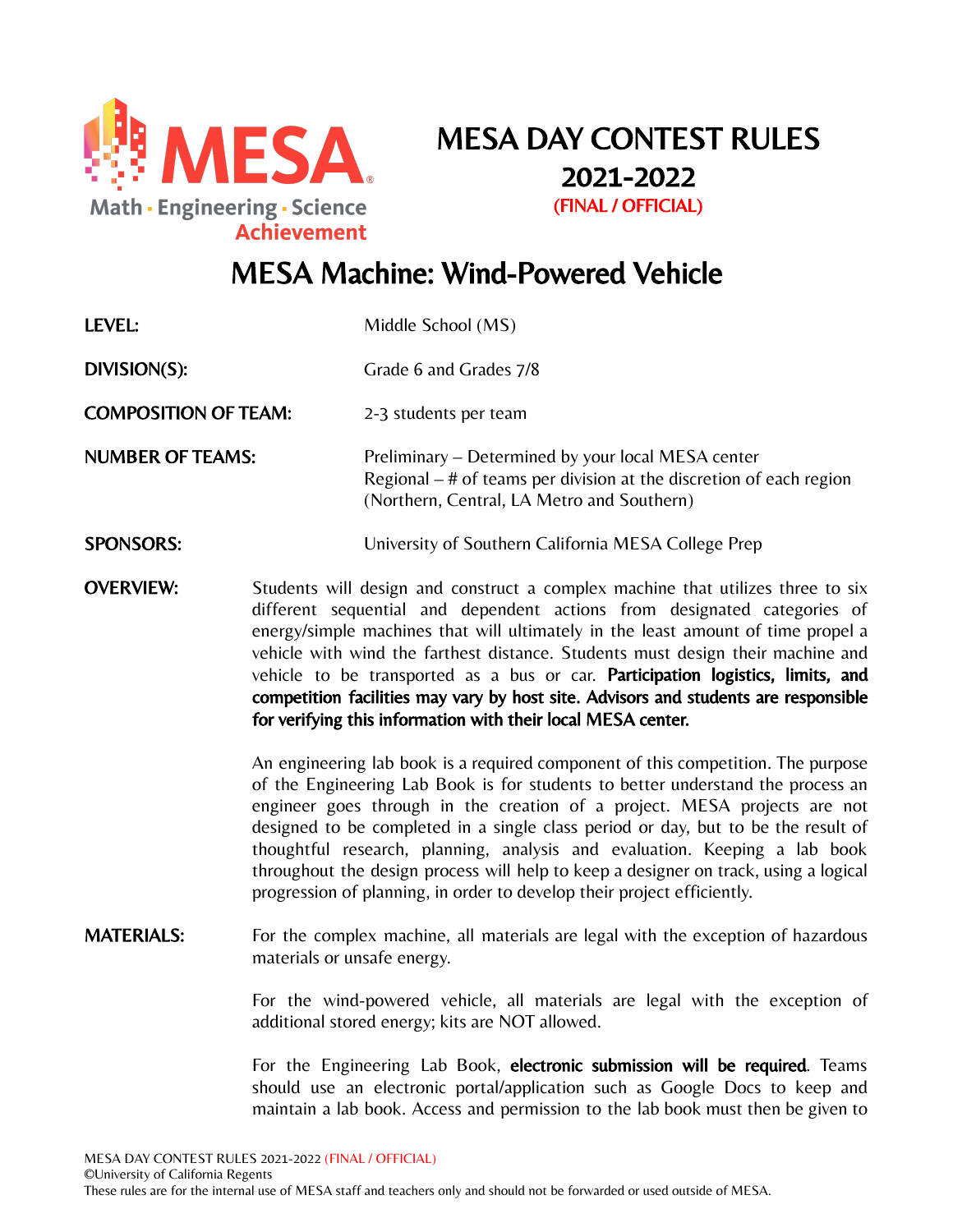MESA Day staff and judges OR lab book is submitted electronically (e.g., PDF file, WORD file) for review. Please check with your local MESA center for the deadline and submission platform to submit your team's lab book for local and for regional events. See "MESA Day 21\_22 Engineering Lab Book Guidelines" at [https://mesa.ucop.edu/.](https://mesa.ucop.edu/)

The Host Center will provide the following:

● Safety goggles

## GENERAL RULES:

- 1) The students' full name, grade level, school name, and MESA center must be clearly labeled on the machine. A 10% penalty in the score will be assessed for failing to properly label.
- 2) The complex machine must be initiated by a single operation of pulling a string provided by the team; the string or cord may be any type, thickness, material, etc. The pulling of the string MUST be performed outside of the *Safety Zone* and the *Distance Zones* (see Attachments/Appendix).
- 3) All parts of the complex machine must fit into a 75 cm by 75 cm by 75 cm cube (i.e., the Machine Zone). No parts, including moving parts such as marbles and levers, may extend outside of the *Machine Zone* at any time during inspection or during competition, except the parts for the single operation to initiate the machine in Rule 2.
- 4) No human or other assistance, interference, aid, etc. may be used for the entire operation of the complex machine (i.e., the machine must do all the work) AFTER the initiation of pulling the string.
- 5) The complex machine must incorporate between three  $(3)$  to six  $(6)$  actions that are sequential and dependent upon the previous action. Each of the three to six actions MUST only use one of the following listed categories of energy/simple machines:
	- a. Categories of energy/simple machines, which MUST be safe and not cause personal injury or damage to host facilities, are LIMITED to the following:
		- i. Gravity (e.g., free fall, ramps, etc.)
		- ii. Springs or rubber bands (e.g., tension springs, bungee cords, torsional springs, mousetrap, etc.)
		- iii. Levers or pulleys (e.g., seesaw, bottle opener, tongs, fixed pulley, movable pulley, compound pulley, etc.)
		- iv. Electronics (e.g., DC motors, circuit boards, generators, sensors, etc.) electrical power will NOT be provided
	- b. Three (3) different categories of energy/simple machines listed above MUST be used.
	- c. Sequential and dependent actions must use a different category of energy/simple machines (e.g., free fall using gravity to a ramp using gravity will be counted as one action, a circuit board using electronics to a DC motor using electronics will be counted as one action, etc.).
	- d. Use of energy/simple machines not listed will NOT be counted as actions or categories of energy/simple machines.
	- e. The action to initiate the machine does NOT count as one of the three (3) to six (6) actions.
	- f. The sequence of actions must end with an action that provides wind to propel the vehicle.
- 6) The complex machine must propel the wind-powered vehicle within 90 seconds of the initiation.
- 7) The complex machine must have moving parts visible at all times to verify actions and categories of energy/simple machines (see Rule 5).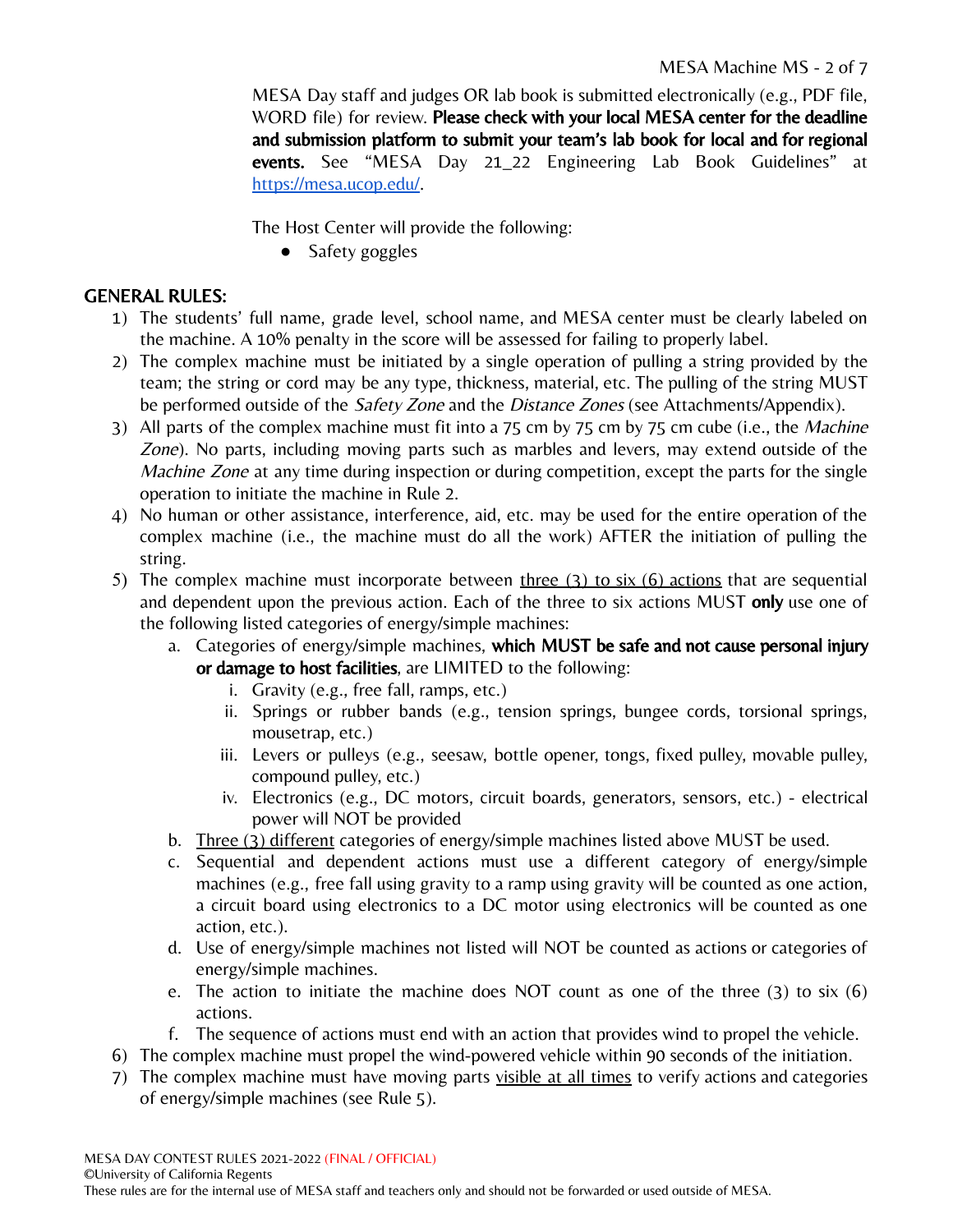- 8) All parts of the **wind-powered vehicle** must fit into the 35 cm by 35 cm *Vehicle Start Zone*, including all lengths and widths of the vehicle; no restriction on the height.
	- a. The vehicle must be solely powered by the wind energy provided by the complex machine; no other energy source may be added to the vehicle.
	- b. The vehicle may NOT have contact with the complex machine (e.g., the vehicle may not be attached to the complex machine with a rubber band or any other part).
	- c. As a bus or car, the vehicle must have two or more axles with wheels.
- 9) All construction materials are acceptable, with the exception of explosives, caustic chemicals, or other hazardous materials that may cause personal injury or damage to host facilities.
- 10) Digital media (e.g., photos, video recordings, etc.) will not be accepted for arbitration purposes.
- 11) The lab book is meant to clearly demonstrate and illustrate evidence of the application of the Engineering Design Process in the MESA project.

## JUDGING:

- 1) Machines and wind-powered vehicles will be checked for specifications prior to the start of the competition. Teams that do not meet specifications after this initial check will have an opportunity to compete if they meet ALL of the following conditions:
	- a. Accept an automatic "Mistrial" and therefore no score for Trial #1.
	- b. Make repairs/modifications as necessary to bring the device to proper specifications and be ready to compete when called for Trial #2.
	- c. Make repairs/modifications only in the designated area as indicated by the judges.
	- d. Failure to adhere to any of a, b, or c will result in disqualification.
- 2) Teams that meet the specifications check but wish to make repairs and modifications may do so, but they MUST be ready to compete when called for Trial #1.
- 3) Modifications and repairs are allowed during the competition; however, the team must provide all parts, materials, and supplies.
- 4) Each team must be ready when called or the team will forfeit that trial.
- 5) Each team will be allowed two (2) non-consecutive trials.
- 6) Each team will be given up to 120 seconds (2 minutes) to prepare the machine, make ready the wind-powered vehicle, and verify the machine actions (i.e., each action) to the judge.
- 7) One team member will be responsible for the initiation of the machine (i.e., pulling of the string); the entire body, including hands and fingers, of the member must be outside of the *Safety Zone* (this is to ensure the safety of the student). The designated member will indicate to the judge the machine is ready. The team member must wait until the judge gives the "START" order.
- 8) Judge will record the following:
	- a. The number of actions will be determined for machine points by those that are executed (i.e., only actions that work will be counted).
	- b. Distance will be measured from the midpoint of the front axle of the wind-powered vehicle in the Vehicle Start Zone to the final resting position of the midpoint of the front axle of the vehicle inside or outside of the *Distance Zones* for distance points. See Attachments/Appendix for competition area specifications.
	- c. Time will be measured to the nearest 00.01 seconds from the initiation of the machine (i.e., "START" order) to the end of the last action that provides wind to propel the vehicle for time points.
- 9) If the machine does not propel the wind-powered vehicle within 90 seconds of the initiation of the machine, the judge will  $\frac{only}{ar}$  award points for the number of actions executed up to the 90 seconds limitation (i.e., points will be given for Machine and zero (0) points will be given for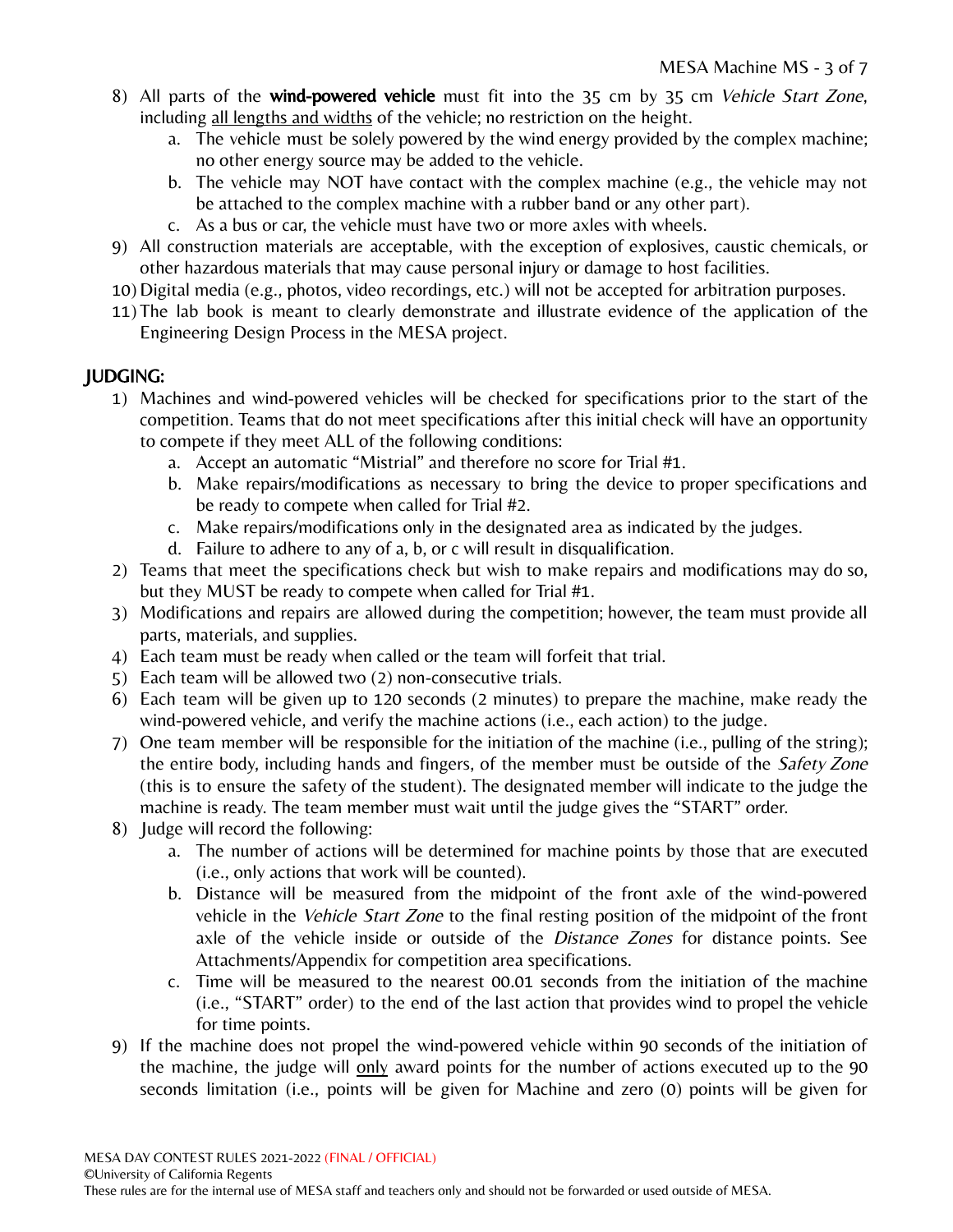Distance and Time).

- 10) Team members may not touch, assist, aid or interfere with the machine once the string has been pulled.
- 11) The order of the competition will be randomly selected.
- 12) All team members and spectators must stand outside of the Safety Zone and the Distance Zones during each trial. Only judges are allowed inside Safety and Distance Zones.

## SCORING:

- 1) Machine Points
	- a. 10 points for each sequential and dependent action executed (maximum of 60 points)
- 2) Distance Points
	- a. Outside Distance Zones 1, 2 or  $3 = 0$
	- b. Inside Distance Zone  $1$  (0.01 cm to 2 m from Safety Zone) = 5
	- c. Inside Distance Zone  $2$  ( $> 2$  m to  $4$  m from Safety Zone) = 10
	- d. Inside and beyond Distance Zone  $3$  ( $>$  4 m from Safety Zone, including **beyond and inside** 2.25 m width of Distance Zones) = 20
- 3) Time Points
	- a. 1 to 29.99 seconds = 20
	- b. 30 to 59.99 seconds =  $10$
	- c. 60 to 90 seconds =  $5$
- 4) Team Score = Machine Points + Distance Points + Time Points
- 5) The best team score of the two trials will be used.
- 6) A deduction of 20% of the team score will be assessed for an incomplete lab book and a deduction of 50% of the team score will be assessed for a missing lab book.
- 7) Tie Breaker: if there is a tie, the lightest machine will be the winner.

## AWARDS:

- Awards will be given per division: Grade 6 and Grades 7/8.
- Medals will be awarded for  $1^{st}$ ,  $2^{nd}$ , and  $3^{rd}$  place based on the highest Final Team Score.
- Ribbons will be awarded for Innovative Engineering Design.
- Only teams that place in the Team Score category will advance to Regional MESA Day; please check with your MESA center to determine the number of teams that advance to Regional MESA Day.

## ATTACHMENTS/APPENDIX:

- Competition Area Specifications
- Recommended Equipment
- Judging Recommendations
- Inspection & Score Sheet for The MESA Machine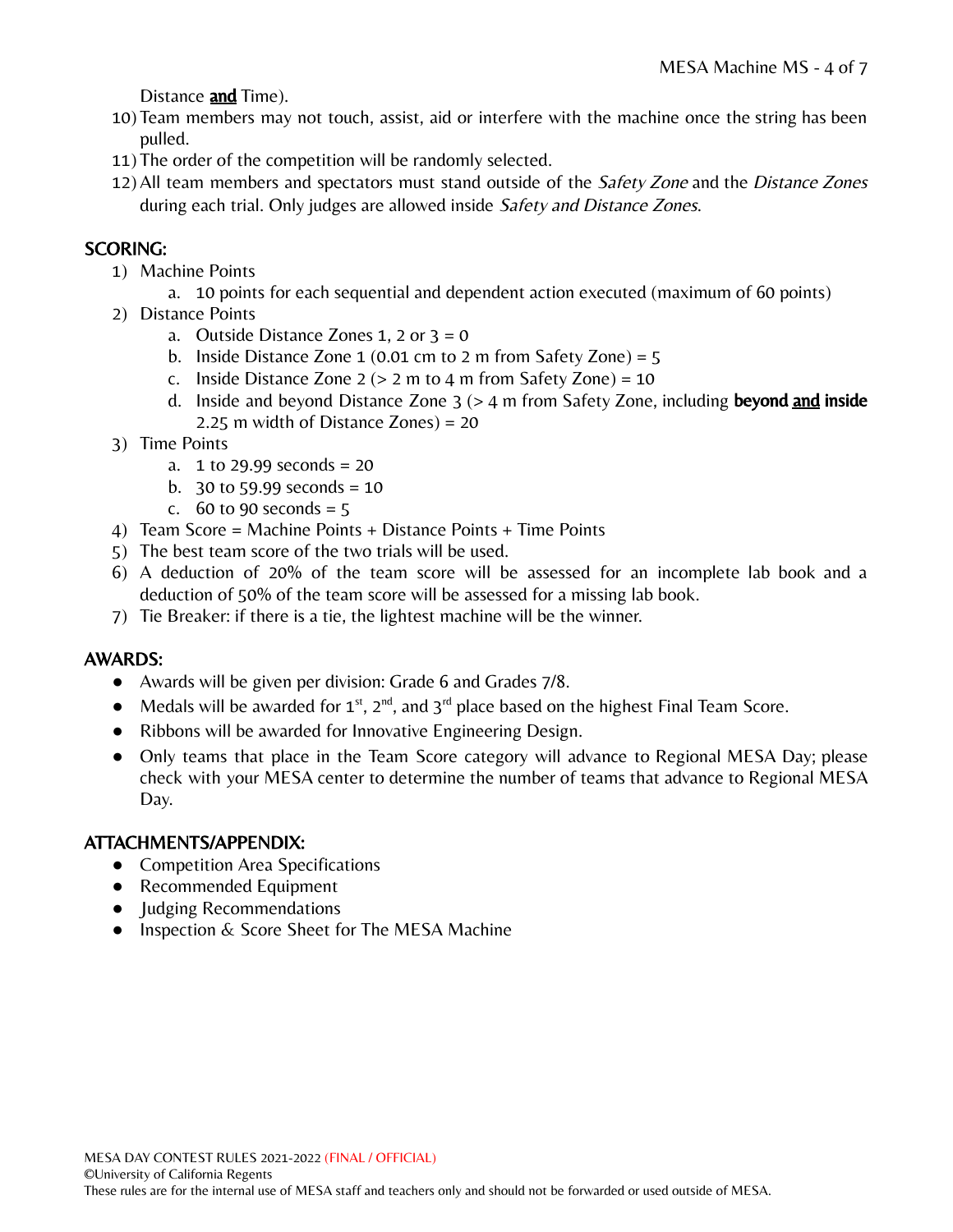### Competition Area Specifications

- Machine Zone is 75 cm by 75 cm and centered along 2.25 m wide Distance Zones.
- Safety Zone is 2.1 m by 2.25 m and is centered along the width of the *Machine Zone*.
- *Vehicle Start Zone* is 35 cm by 35 cm, 25 cm from and centered along 75 cm wide *Machine Zone*, and centered along 2.25 m wide Distance Zones.
- Distance Zones are 6 m and beyond long (based on facility constraints) by 2.25 m wide.



### Recommended Equipment

- Scale to weigh machines
- Measuring tape (metric)
- Blue painter's tape to outline the Machine Zone, Safety Zone, Vehicle Start Zone and Distance Zones
- 1 stop watch to record trial time
- 3 safety goggles (required)

## Judging Recommendations

At least four (4) judges are recommended with the following roles:

- $\bullet$  1 = Lead Judge
- $\bullet$  1 = Machine Monitor 1 to determine number of actions executed; judge may request the help of one team member to verify number of actions executed.
- 1 = Machine Monitor 2 to judge no parts extending outside of the *Machine Zone*.
- $\bullet$  1 = Time Keeper
- Additional judges can measure distance the vehicle traveled.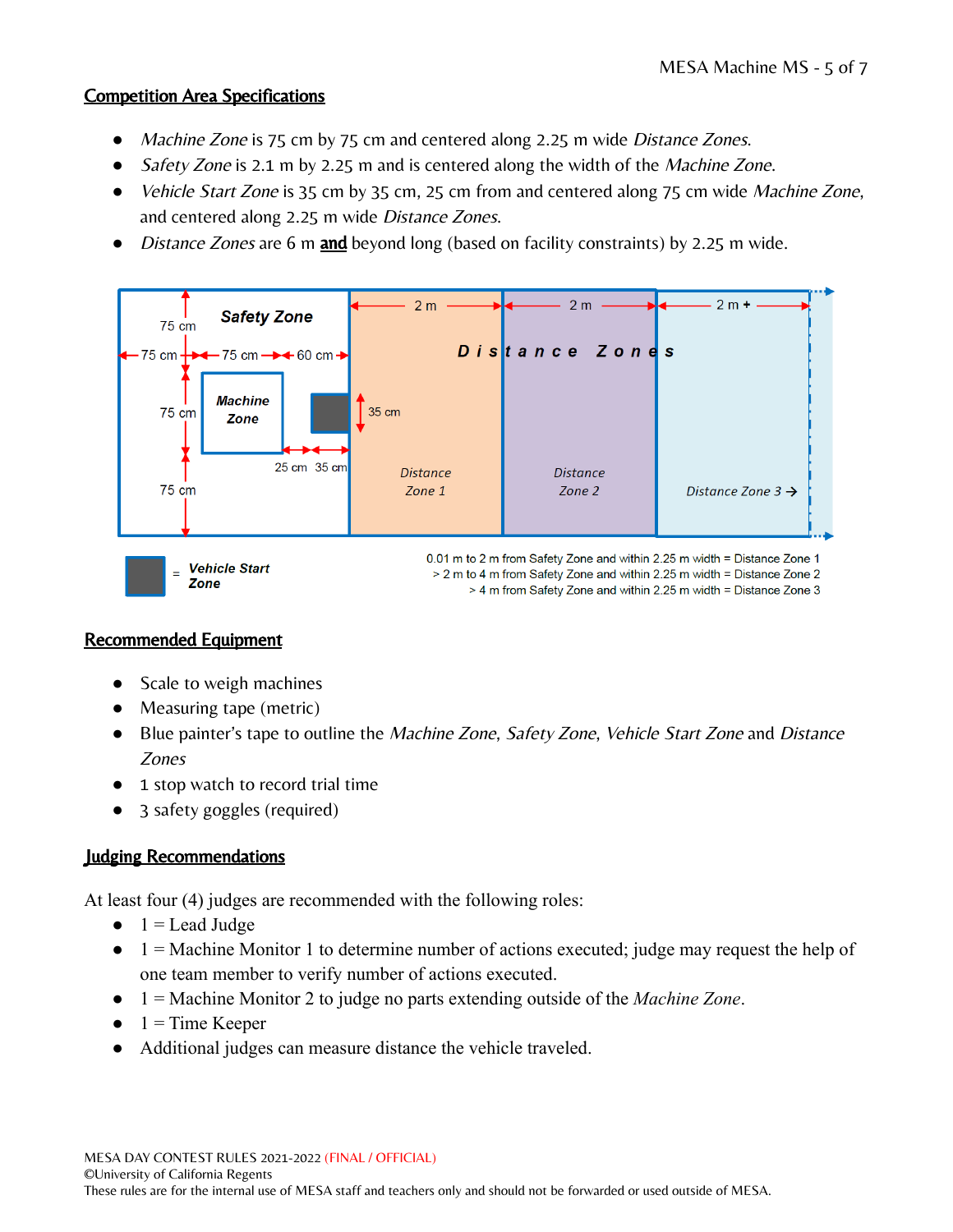#### **INSPECTION AND SCORE SHEET FOR THE MESA MACHINE**

**Middle School – Grade 6 and Grades 7/8**

Copies of this inspection and score sheet will be provided by the MESA Day Host Center.

| <b>Student Names:</b> |  |  | Grade: $6$ or $7/8$ (circle one) |
|-----------------------|--|--|----------------------------------|
|                       |  |  |                                  |

School: . MESA Center: .

| List three to six actions of machine | List corresponding category of energy used (see Rule 5) |
|--------------------------------------|---------------------------------------------------------|
|                                      | ı.                                                      |
| 2.                                   | 2.                                                      |
|                                      |                                                         |
| 4.                                   | 4                                                       |
| 15.                                  | 5.                                                      |
| <sup>16.</sup>                       | $\mathfrak{b}.$                                         |

#### Section below to be completed by JUDGES

| <b>INSPECTION LIST:</b>                                                                     | YFS | NO. |
|---------------------------------------------------------------------------------------------|-----|-----|
|                                                                                             |     |     |
| Wind-powered vehicle has no other energy source, no contact w/machine, and $\geq$ two axles |     |     |
|                                                                                             |     |     |
|                                                                                             |     |     |
|                                                                                             |     |     |
| Machine uses three (3) different categories of energy/simple machines (see Rule 5)          |     |     |
|                                                                                             |     |     |
| Machine labeled properly (students' full name, grade, school name, and MESA center)         |     |     |

Weight:  $\frac{1}{\frac{1}{\sqrt{1-\frac{1}{\sqrt{1-\frac{1}{\sqrt{1-\frac{1}{\sqrt{1-\frac{1}{\sqrt{1-\frac{1}{\sqrt{1-\frac{1}{\sqrt{1-\frac{1}{\sqrt{1-\frac{1}{\sqrt{1-\frac{1}{\sqrt{1-\frac{1}{\sqrt{1-\frac{1}{\sqrt{1-\frac{1}{\sqrt{1-\frac{1}{\sqrt{1-\frac{1}{\sqrt{1-\frac{1}{\sqrt{1-\frac{1}{\sqrt{1-\frac{1}{\sqrt{1-\frac{1}{\sqrt{1-\frac{1}{\sqrt{1-\frac{1}{\sqrt{1-\frac{1}{\sqrt{1-\frac{1}{\sqrt{1$ 

| <b>TRIAL 1</b>                                         |             |                                                  |                   |                                                                      |                     |
|--------------------------------------------------------|-------------|--------------------------------------------------|-------------------|----------------------------------------------------------------------|---------------------|
| <b>Machine</b>                                         |             | <b>Distance</b> ( $DZ = Distance$ Zone)          |                   | <b>Time</b>                                                          |                     |
| # of actions<br>executed (see Rule<br>$5 - max.$ of 6) | $\times 10$ | $DZ = 5$<br>$DZ$ 2 = 10<br>DZ $3+begin$ ord = 20 | Outside $DZs = 0$ | $1-29.99 \text{ sec} = 20$<br>$30-59.99$ sec = 10<br>60-90 sec = $5$ | $> 90$ s = 0 points |
| Points                                                 |             | + Points                                         |                   | + Points                                                             |                     |

Mistrial (reason):

|  |  | TRIAL 1 TEAM SCORE: = |  |
|--|--|-----------------------|--|
|--|--|-----------------------|--|